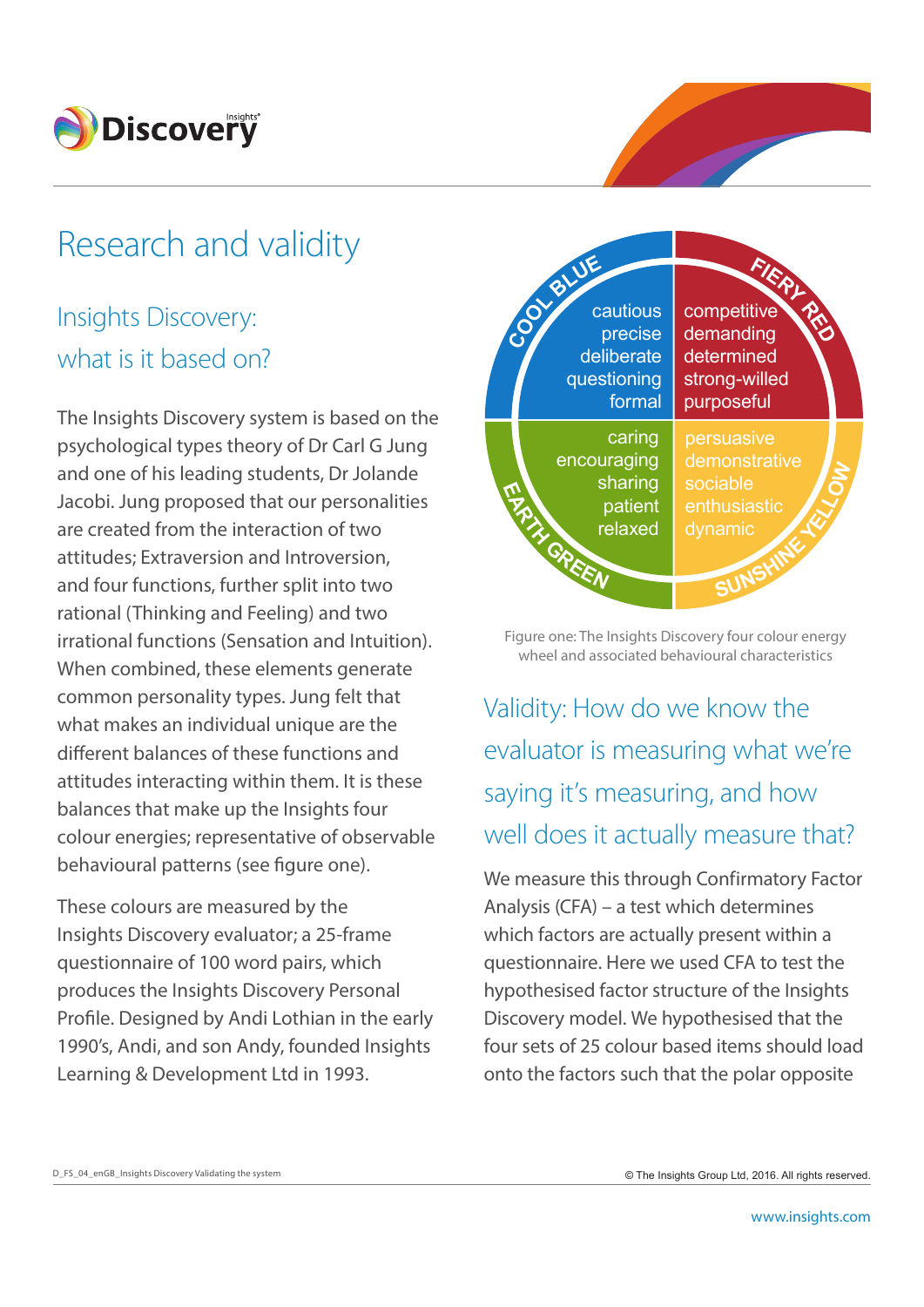nature of the 'Fiery Red' vs. 'Earth Green' items is apparent and the polar opposite nature of the 'Sunshine Yellow' vs. 'Cool Blue' items is apparent. The four colours should load onto their appropriate factor only.

As a general rule of thumb, factor loadings greater than 0.3 or less than -0.3 are considered acceptable. In table one below the results of those statistically significant factor loadings are highlighted in a larger bold font. This table shows our hypotheses are supported in that the polar opposite of 'Cool Blue' is 'Sunshine Yellow', this is further supported by factor analysis i.e. it can be seen that the 'Cool Blue' items load negatively onto factor two and the 'Sunshine Yellow' items load positively onto factor two. This may lead to the conclusion that the fundamental explanation of the four Insights colour preferences is contained in the first two factors that account for the bulk of the variance.

| <b>Sample Size:</b> | Item average factor loadings |                              |                                  |                     |  |
|---------------------|------------------------------|------------------------------|----------------------------------|---------------------|--|
| 33,345              | Cool<br><b>Blue</b>          | <b>Earth</b><br><b>Green</b> | <b>Sunshine</b><br><b>Yellow</b> | <b>Fiery</b><br>Red |  |
| <b>Factor one</b>   | 0.082                        | 0.521                        | $-0.031$                         | $-0.566$            |  |
| Factor two          | 0.536                        | 0.039                        | $-0.526$                         | $-0.044$            |  |

Table one: Summary of Item Factor analysis for the Insights Discovery Preference Evaluator

## Reliability: here we're interested in two main questions:

i) Does each item in the evaluator perform consistently?

ii) Do we have consistent results over a period of time?

#### **i) Does each item in the evaluator perform consistently?**

We determine this statistically through the Cronbach Alpha coefficient. This measures the error variance, i.e. the unknown or unwanted factors in the average inter-item correlation across the four colour energies. When the error variance is low (as we would want), the Alpha coefficient approaches 1.0 – A value of 0.70 is the commonly accepted lower limit.

Here our results show the four colours have very high Cronbach Alpha coefficients

| <b>Sample Size:</b>               | <b>Colour preferences</b> |                       |                           |                            |  |
|-----------------------------------|---------------------------|-----------------------|---------------------------|----------------------------|--|
| 33,435                            | Cool<br><b>Blue</b>       | <b>Earth</b><br>Green | <b>Sunshine</b><br>Yellow | <b>Fiery</b><br><b>Red</b> |  |
| Cronbach<br>Alpha<br>Coefficients | 0.924                     | 0.917                 | 0.915                     | 0.930                      |  |
| 95%<br>Confidence<br>interval     | [0.923,<br>0.925]         | [0.915,<br>0.918      | [0.914,<br>0.917]         | [0.929,<br>0.931]          |  |

Table two: Summary of Cronbach Alpha coefficients in IDPE